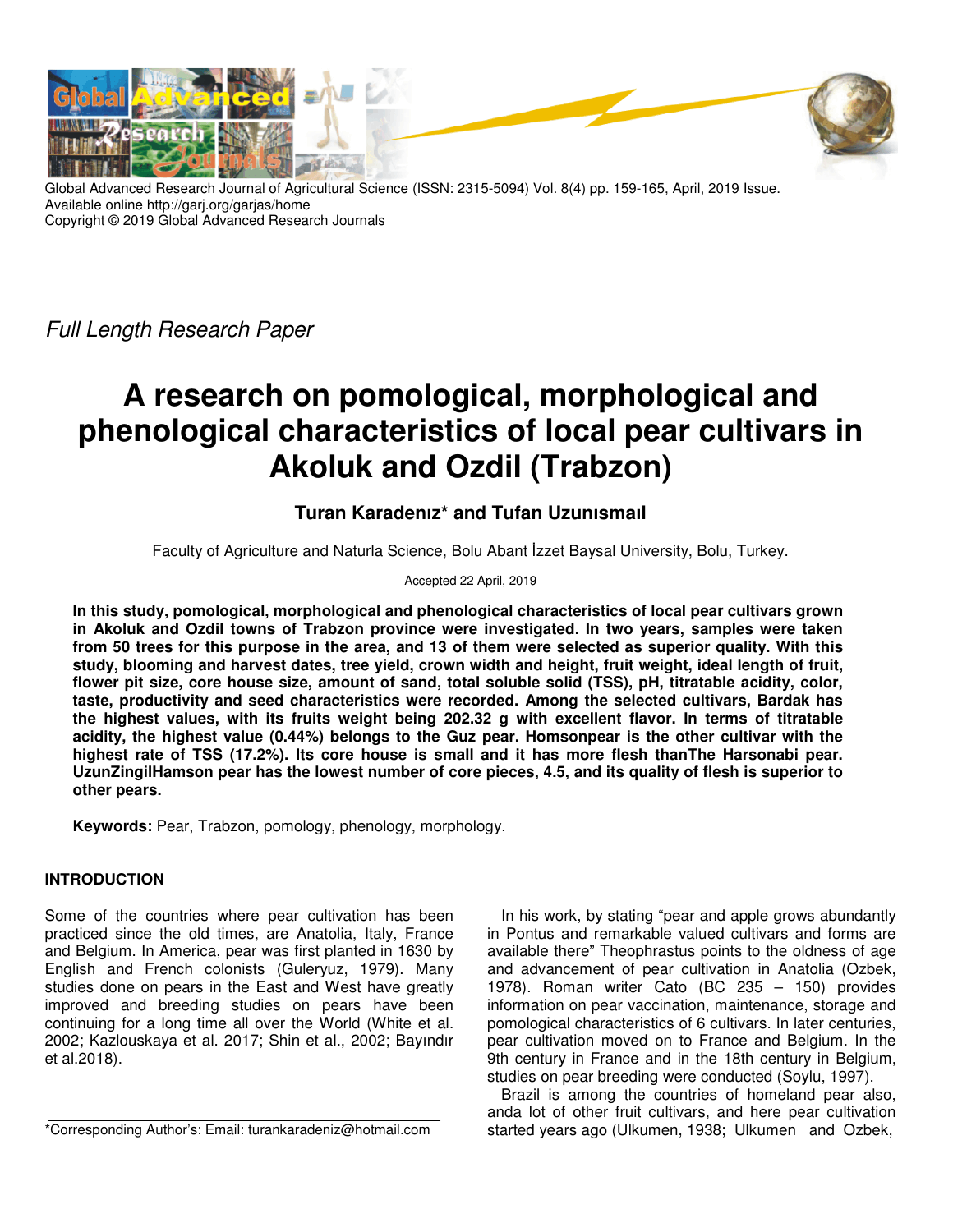**Table 1.** Parameters and applied points.

| <b>Criteria</b>         |           |                |               |           | <b>Relative points</b> |
|-------------------------|-----------|----------------|---------------|-----------|------------------------|
| Fruit weight (g)        | < 85.62   | 85.63-124.52   | 124.53-163.42 | 163.43 >  | 30                     |
| Total soluble solid (%) | < 11.25   | $11.26 - 13.5$ | $13.6 - 15.7$ | 15.80 >   | 20                     |
| Amount of sand          | Too sandy | Sandy          | Less sandy    | No sand   | 20                     |
| Titratable acidity      | < 0.2     | $0.3 - 0.33$   | $0.34 - 0.46$ | 0.47 >    | 10                     |
| Yield                   | Poor      | Moderate       | Good          | Excellent | 20                     |

1950). Pear, along with other fruit which was produced from seeds for many years is now being replicated by local cultivars using a vaccine with good prophecy bearers. Fruit production is carried out with no standard in place, as a result, local cultivars have no place of importance from a commercial point of virus. Studies on pear were started by Ülkümen in 1937 (Ülkümen, 1938) in Turkey with many following to date (Güleryüz, 1972; Karadeniz and Sen, 1990; Bostan and Sen, 1991).

In the Black Sea region, there is a moderate climate. There are many other types of fruit as well as pear grown widely with both cultivated and wild growth. This study, which was conducted in Akoluk and Özdil towns of Trabzon province, was aimed at introducing local pear cultivars which are grown as local and consumed ones.

#### **MATERIALS AND METHODS**

This study, was conducted on 40 cultivars of local pear and 10 types in order to determine the pomological, morphological and phenological characteristics of their pear cultivars which are grown in Akoluk and Ozdil towns of Trabzon province.

In this study, analysis was carried out on 10 fruits randomly selected from each tree, weight and measurements results were evaluated. Using the data recorded over 2 years, the best fruits were selected.

Pomological features examined in this study such as fruit weight (g), fruit size(mm), fruitstalklengthandthickness (mm), flower pit width and depth (mm), width and length of core house (mm), number of cores(pieces / fruit),core weight (g), core dimensions (mm), color of fruit flesh and color of fruit surface (minoltacr400), and phenological features such as swelling of the buds, beginning of blooming, full blossom time, number of days from full blooming until harvest, and harvest date were determined. As morphological features, age of tree (estimated), height of tree crown (tape measure), width of tree crown (tape measure), diameter of tree trunk (tape measure), tree yield (estimated), length of tree trunk (tape measure) were measured. Also, as chemical parameters of fruit, total

soluble solid content (TSS - %), titratable acidity (g/l) and pH measurements were carried out. Fruit taste and status of sanding were determined by sensory evaluation.

In the study, pear cultivars and types were evaluated by using Weighted-Rankit method, and the points applied to the parameters for Weighted-Rankit are given in Table 1.

### **RESULTS AND DISCUSSION**

In this study conducted in Akoluk and Ozdil towns of Trabzon province, some specified parameters are given in Tables 2, 3 and 4; phenological observations in Table 5, morphological observations in Table 6 and sensorial analyses in Table 7, the name of genotypes and local cultivars and the harvest time in Table 8, and some local pear cultivars in Figure 1.

As shown in the result of this study conducted in Akoluk and Ozdil towns of Trabzon province, fruit weight ranged from 85.60 (Hamson) to 202.33 g (Bardak) for selected local cultivars and types. In similar studies, it was reported that fruit weightwas between 50.00-175.00 g (4); and 37.60-223.20 g (Bostan and Sen, 1991). Fruit weight of Winder, which is one of the standard cultivars was 94.10 g, BeurrePrococeMorettinicultivar's fruit weight was 158.20 g, and Grand Champion cultivar's fruit weight was 178.50 g (Buyukyilmaz and Bulagay, 1983). Ozbek also noted the fruit weight of Akca pear to be 50-60 g (Ozbek, 1978), 27.33-300.26 g (Ertaş, 2016).

It is reported that fruits of Asian pear cultivars are generally small and their fruit weight range from 100 to 150 g (Kim and Kim, 1988). As can be seen, the fruit weight in the present research correlates with the data specified in other studies.

One of the significant factors which determine the taste of fruits is TSS. TSS rate of our selected local cultivars and types ranged from 9.50 (Harsonabi) to 17.12% (Hamson). In similar studies, TSS rate is given as 14.60-19.90% (Guleryuz, 1972), 14.00-17.80% (Karadeniz and Sen, 1990) and 13.20% (Kim and Kim, 1988). It can be seen that the amount of TSS specified is in correlation with other studies.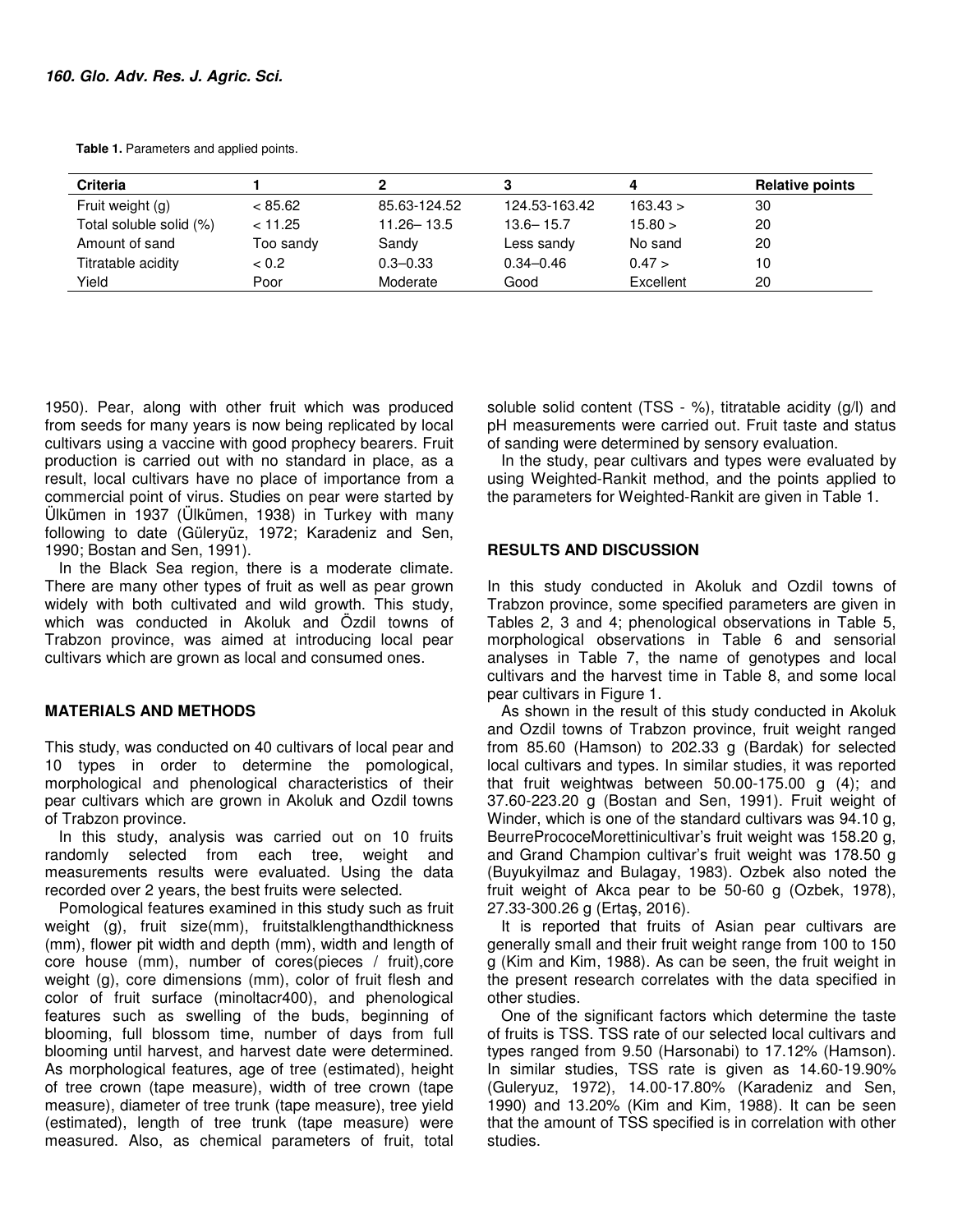| <b>Cultivar</b>       | <b>Fruit</b><br>weight<br>(g) | <b>Fruit</b><br>width<br>(mm) | Fruit<br>length<br>(mm) | <b>Stalk</b><br>length<br>(mm) | <b>Stalk</b><br>thicknes<br>$s$ (mm) | <b>Flower</b><br>pit width<br>(mm) | <b>Flower</b><br>pit<br>length<br>(mm) | Core<br>house<br>width<br>(mm) | Core<br>hous<br>е<br>lengt<br>h<br>(mm) |
|-----------------------|-------------------------------|-------------------------------|-------------------------|--------------------------------|--------------------------------------|------------------------------------|----------------------------------------|--------------------------------|-----------------------------------------|
| Kiraz 2               | 96.11                         | 51.36                         | 81.17                   | 40.72                          | 2.5                                  | 7.93                               | 1.80                                   | 24.46                          | 30.07                                   |
| Pas                   | 136.94                        | 60.1                          | 81.74                   | 33.43                          | 4.15                                 | 7.06                               | 2.19                                   | 24.59                          | 27.74                                   |
| Un 2                  | 176.52                        | 66.09                         | 91.66                   | 25.75                          | 3.29                                 | 9.56                               | 8.22                                   | 24.36                          | 26.86                                   |
| Egri Sap 4            | 132.67                        | 66.83                         | 70.97                   | 57.28                          | 2.97                                 | 10.06                              | 5.39                                   | 26.42                          | 33.28                                   |
| Hamson                | 85.60                         | 48.69                         | 62.74                   | 46.53                          | 2.72                                 | 10.94                              | 4.29                                   | 23.96                          | 22.68                                   |
| Seker                 | 114.36                        | 61.64                         | 53.19                   | 49.09                          | 3.13                                 | 9.42                               | 2.57                                   | 27.97                          | 27.55                                   |
| Guz                   | 104.47                        | 56.76                         | 69.29                   | 44.57                          | 2.91                                 | 8.02                               | 1.95                                   | 26.47                          | 30.96                                   |
| <b>Bardak</b>         | 202.33                        | 65.16                         | 92.56                   | 33.69                          | 3.21                                 | 8.98                               | 9.05                                   | 28.25                          | 33.00                                   |
| Mayhos                | 153.18                        | 68.85                         | 86.21                   | 31.26                          | 3.39                                 | 9.94                               | 5.6                                    | 31.75                          | 38.13                                   |
| Uzunzingilhamş<br>on. | 143.29                        | 57.37                         | 62.90                   | 25.18                          | 3.49                                 | 13.28                              | 5.06                                   | 28.36                          | 34.43                                   |
| Harsonabi             | 196.71                        | 66.68                         | 80.72                   | 32.60                          | 3.08                                 | 12.70                              | 5.02                                   | 23.52                          | 32.38                                   |

 **Table 2.** Pomological characteristics of the selected local pear cultivars.

 **Table 3.** Pomological characteristics of the selected local pear cultivars.

| <b>Cultivar</b>  | Core weight<br>(g) | Core<br>number<br>(pieces) | <b>Core width</b><br>(mm) | Core length<br>(mm) | <b>Total</b><br>soluble<br>solid (%) | pH   | <b>Titratable</b><br>acidity (%) |
|------------------|--------------------|----------------------------|---------------------------|---------------------|--------------------------------------|------|----------------------------------|
| Kiraz 2          | 0.58               | 7.0                        | 4.99                      | 8.10                | 14                                   | 5.28 | 0.23                             |
| Pas              | 0.64               | 6.5                        | 5.36                      | 9.01                | 10.5                                 | 4.96 | 0.37                             |
| Un <sub>2</sub>  | 0.59               | 6.0                        | 4.35                      | 9.11                | 13.5                                 | 5.22 | 0.27                             |
| Egri Sap 4       | 0.63               | 4.5                        | 4.71                      | 9.83                | 11.5                                 | 5.1  | 0.27                             |
| Hamson           | 0.52               | 6.5                        | 4.18                      | 9.64                | 17.12                                | 5.41 | 0.24                             |
| Seker            | 0.61               | 7.5                        | 5.24                      | 11.13               | 13.0                                 | 5.49 | 0.12                             |
| Guz              | 0.58               | 6.5                        | 4.45                      | 8.64                | 16.0                                 | 4.99 | 0.44                             |
| Bardak           | 0.66               | 6.5                        | 4.36                      | 9.35                | 14.55                                | 4.54 | 0.29                             |
| Mayhos           | 0.78               | 5.5                        | 4.39                      | 9.83                | 12.0                                 | 5.39 | 0.36                             |
| Uzunzingilhamşon | 0.61               | 4.5                        | 4.18                      | 9.31                | 11.5                                 | 3.73 | 0.20                             |
| Harsonabi        | 0.82               | 5.5                        | 4.97                      | 14.23               | 9.5                                  | 5.0  | 0.34                             |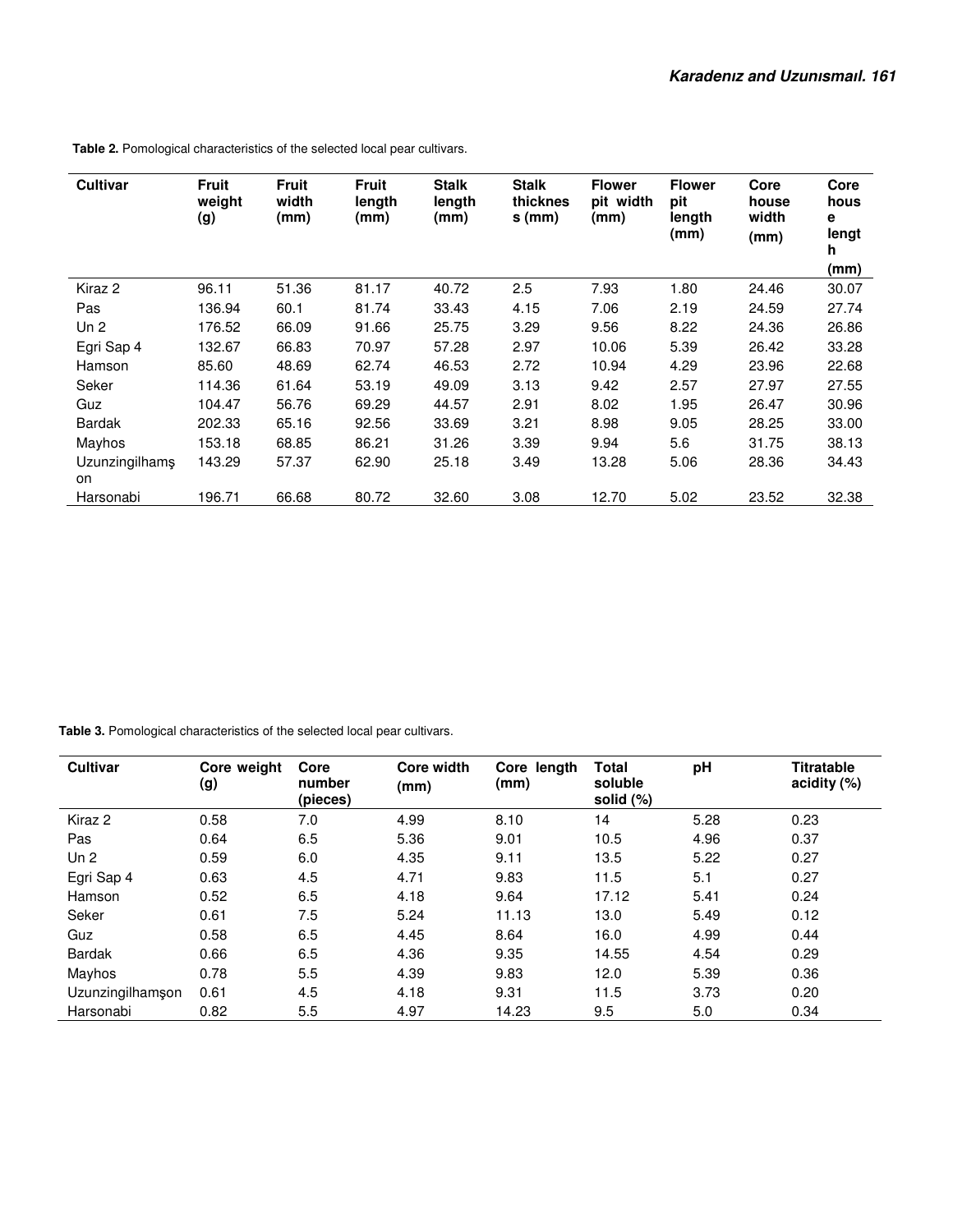| <b>Color of fruit shell</b> | <b>Color of fruit flesh</b> |          |       |       |         |       |  |  |
|-----------------------------|-----------------------------|----------|-------|-------|---------|-------|--|--|
|                             |                             | a        | b     |       | a       | b     |  |  |
| Kiraz 2                     | 65.50                       | $-12.75$ | 49.54 | 74.55 | 1.13    | 25.67 |  |  |
| Pas                         | 60.42                       | $-16.49$ | 42.28 | 80.38 | $-4.75$ | 18.18 |  |  |
| Un <sub>2</sub>             | 55.27                       | $-2.09$  | 43.36 | 63.19 | $-0.66$ | 17.46 |  |  |
| Egri Sap 4                  | 57.52                       | $-17.13$ | 43.50 | 75.93 | $-1.52$ | 22.58 |  |  |
| Hamson                      | 54.16                       | $-9.40$  | 43.14 | 75.16 | 2.63    | 25.94 |  |  |
| Seker                       | 51.63                       | $-16.63$ | 39.96 | 75.26 | $-1.52$ | 28.12 |  |  |
| Guz                         | 60.65                       | $-13.76$ | 48.21 | 68.16 | 5.49    | 32.04 |  |  |
| <b>Bardak</b>               | 60.88                       | $-18.15$ | 50.10 | 78.40 | $-1.15$ | 15.88 |  |  |
| Mayhos                      | 66.16                       | $-14.06$ | 49.08 | 77.21 | $-0.72$ | 21.41 |  |  |
| Uzunzingilhamşon            | 59.54                       | $-16.31$ | 47.19 | 71.75 | $-1.21$ | 19.79 |  |  |
| Harsonabi                   | 53.45                       | $-17.81$ | 38.87 | 69.77 | $-1.70$ | 29.64 |  |  |

**Table 4.** Color of fruit shell and color of fruit flesh of the selected local cultivars.

**Table 5.** Phenological observations on selected local cultivars.

| Name of cultivar | <b>Bud burst</b>       | <b>Beginning</b><br>of<br>blooming | <b>Full</b><br>blooming | End<br>οf<br>blooming  | <b>Harvest date</b>   | amount from<br>full<br>Day<br>blooming to harvest |
|------------------|------------------------|------------------------------------|-------------------------|------------------------|-----------------------|---------------------------------------------------|
| Kiraz 2          | 25 <sup>th</sup> March | 5 <sup>th</sup> April              | 10 <sup>th</sup> April  | 19 <sup>th</sup> April | 20 <sup>th</sup> July | 101                                               |
| Pas              | 15 <sup>th</sup> March | 20 <sup>th</sup> March             | 1 <sup>st</sup> April   | $15th$ Aug             | $15th$ Aug            | 137                                               |
| Un <sub>2</sub>  | 27 <sup>th</sup> March | 4 <sup>th</sup> April              | 13 <sup>th</sup> April  | $27th$ Aug             | $27th$ Aug            | 126                                               |
| Eğri Sap 4       | 20 <sup>th</sup> March | 28 <sup>th</sup> March             | 05 <sup>th</sup> April  | 15 <sup>th</sup> April | 15 <sup>th</sup> July | 150                                               |
| Hamşon           | 25 <sup>th</sup> March | 1 <sup>st</sup> April              | 10 <sup>th</sup> April  | $15^{\text{th}}$ Aug   | $15th$ Aug            | 127                                               |
| Şeker            | 28 <sup>th</sup> March | 10 <sup>th</sup> April             | 15 <sup>th</sup> April  | $03nd$ Sept            | $3nd$ Sept            | 141                                               |
| Güz              | 15 <sup>th</sup> March | 22 <sup>th</sup> March             | 28 <sup>th</sup> March  | $02nd$ Sept            | $2^{nd}$ Sept         | 157                                               |
| Bardak           | 24 <sup>th</sup> March | 1 <sup>st</sup> April              | 10 <sup>th</sup> April  | $15^{th}$ Sept         | 15 <sup>th</sup> Sept | 158                                               |
| Mayhos           | 18 <sup>th</sup> March | $23th$ March                       | 2 <sup>nd</sup> April   | $10^{th}$ Sept         | $15th$ Aug            | 135                                               |
| Uzunzingilhamşon | 26 <sup>th</sup> March | 5 <sup>th</sup> April              | 15 <sup>th</sup> April  | 11 <sup>th</sup> Sept  | 11 <sup>th</sup> Sept | 149                                               |
| Harsonabi        | 1 <sup>st</sup> April  | 10 <sup>th</sup> April             | 18 <sup>th</sup> April  | 20 <sup>th</sup> Nov   | 20 <sup>th</sup> Nov  | 216                                               |

 **Table 6.** Morphological observations on selected local cultivars.

| <b>Cultivars</b>     | Yield<br>tree<br>(kg) | of | Crown<br>length<br>(m) | Crown<br>width<br>(m) | <b>Trunk</b><br>length (m) | Diameter of<br>trunk (cm) | Yield<br>of<br>trunk's<br>cross-<br>section<br>area<br>(kg/cm2) | Tree age<br>years |
|----------------------|-----------------------|----|------------------------|-----------------------|----------------------------|---------------------------|-----------------------------------------------------------------|-------------------|
| Kiraz 2              | 90                    |    | 10                     | 4                     | 3                          | 8                         | 2.38                                                            | 8                 |
| Pas                  | 90                    |    | 8                      | 4                     | 2.5                        | 10                        | 1.14                                                            | 10                |
| Un <sub>2</sub>      | 100                   |    | 10                     | 4                     | 3                          | 10                        | 1.27                                                            | 12                |
| Egri Sap 4           | 120                   |    | 15                     | 7                     | $\overline{2}$             | 14                        | 0.77                                                            | 20                |
| Hamson               | 90                    |    | 10                     | 6                     | 1.5                        | 12                        | 0.79                                                            | 10                |
| Seker                | 130                   |    | 10                     | 5                     | 3                          | 12                        | 1.15                                                            | 40                |
| Guz                  | 120                   |    | 20                     | 9                     | $\overline{c}$             | 10                        | 1.52                                                            | 40                |
| <b>Bardak</b>        | 120                   |    | 12                     | 6                     | 2.5                        | 10                        | 1.52                                                            | 30                |
| Mayhos               | 120                   |    | 20                     | 10                    | $\overline{4}$             | 10                        | 1.52                                                            | 50                |
| Uzunzingilhamş<br>on | 120                   |    | 15                     | 8                     | $\overline{4}$             | 12                        | 1.06                                                            | 40                |
| Harsonabi            | 100                   |    | 15                     | 8                     | 3                          | 10                        | 1.27                                                            | 30                |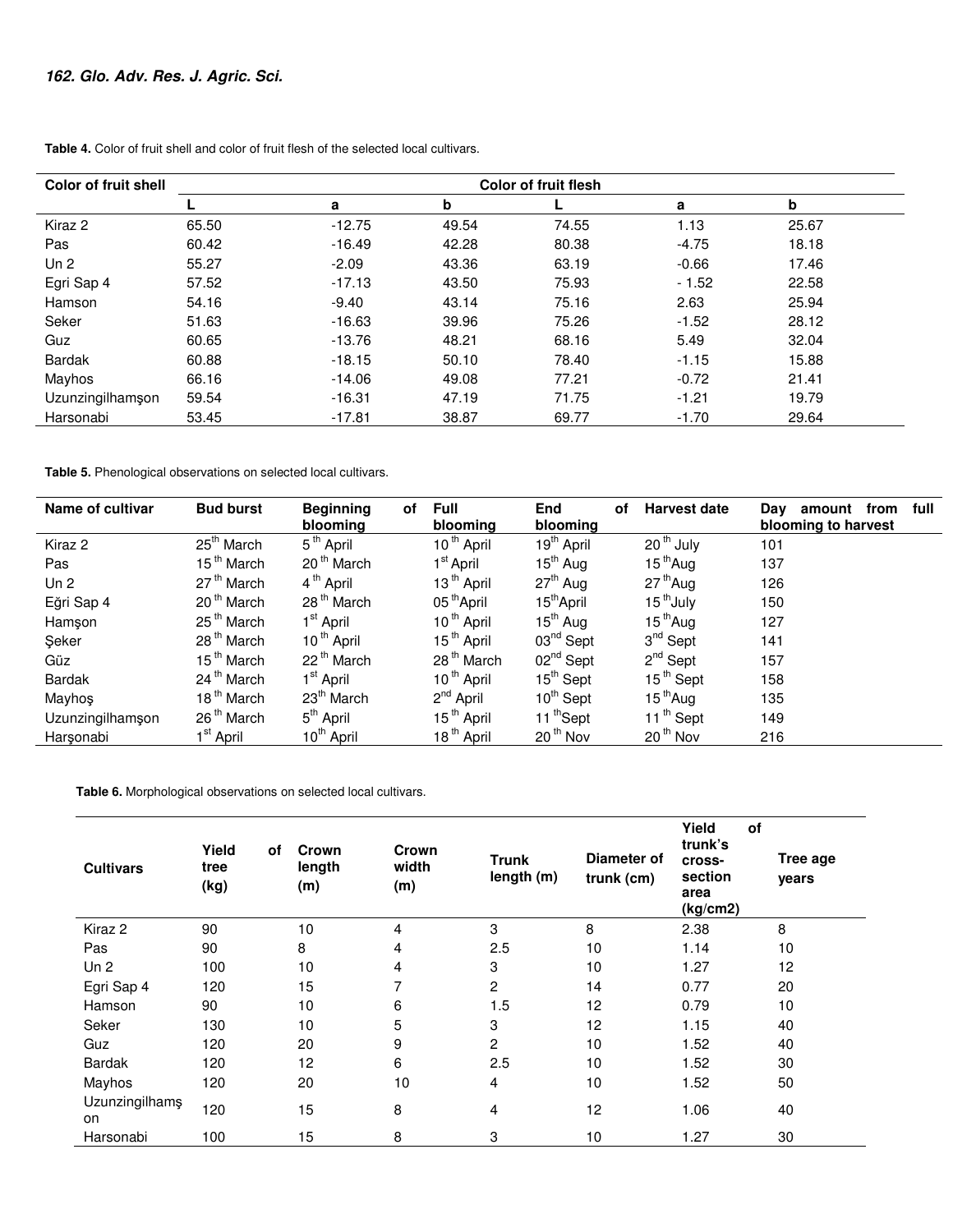| Sand amount | <b>Status of fruit taste</b> |                 |             |     |          |             |                  |
|-------------|------------------------------|-----------------|-------------|-----|----------|-------------|------------------|
| So much     | Sandy                        | Less            | No sand     | Bad | Moderate | Good        | <b>Excellent</b> |
|             |                              | Un <sub>2</sub> | Egri Sap 4  |     | Mayhos   | Hamson      | Un <sub>2</sub>  |
|             |                              | Seker           | Hamson      |     |          | Pas         | Seker            |
|             |                              | Mayhos          | Pas         |     |          | Harsonabi   | Guz              |
|             |                              |                 | UzunZingilH |     |          | UzunZingilH | Egri Sap 4       |
|             |                              |                 | amson       |     |          | amson       | Bardak           |
|             |                              |                 | Guz         |     |          |             | Kiraz 2          |
|             |                              |                 | Bardak      |     |          |             |                  |
|             |                              |                 | Kiraz 2     |     |          |             |                  |
|             |                              |                 | Harsonabi   |     |          |             |                  |
|             |                              |                 |             |     |          |             |                  |

 **Table 7.** Sensorial analysis of the selected local cultivars.

**Table 8.** The name of genotypes and local pear cultivars, and the harvest time.

| <b>Genotypes</b> |          |                 | <b>Local cultivars</b> |           |
|------------------|----------|-----------------|------------------------|-----------|
| <b>Summer</b>    | Outumn   | <b>Summer</b>   | Outumn                 | Winter    |
| 61 Ak 01         | 61 Ak 02 | YeşilArmut      | Orak 1                 | Kiş       |
| 61 Ak 03         | 61 Ak 05 | <b>Birinci</b>  | Şeker                  | Sugurap   |
| 61 Ak 04         | 61 Ak 08 | Eğrisap 1       | Orak 2                 | Harşonabi |
| 61 Ak 06         | 61 Ak 09 | Karinca         | Güz                    |           |
| 61 Ak 07         |          | Kiraz1          | <b>Bardak</b>          |           |
|                  |          | UzunKiraz       | Mayhoş                 |           |
|                  |          | Bal             | Orak 3                 |           |
|                  |          | Un1             | Karpuz 2               |           |
|                  |          | Yuvarlak        | TombulKiraz            |           |
|                  |          | Tombul          | UzunZingilHamşon       |           |
|                  |          | Eğri Sap 2      | Değirmen 2             |           |
|                  |          | Kiraz 2         | Reçel                  |           |
|                  |          | Karpuz1         | GüzHarşonabi           |           |
|                  |          | Kara Armut      |                        |           |
|                  |          | Çiğerli         |                        |           |
|                  |          | Gavur           |                        |           |
|                  |          | Pas             |                        |           |
|                  |          | Ağutos          |                        |           |
|                  |          | Eğrisap 3       |                        |           |
|                  |          | Un <sub>2</sub> |                        |           |
|                  |          | Urus            |                        |           |
|                  |          | Eğrisap 4       |                        |           |
|                  |          | Hamşon          |                        |           |
|                  |          | Değirmen1       |                        |           |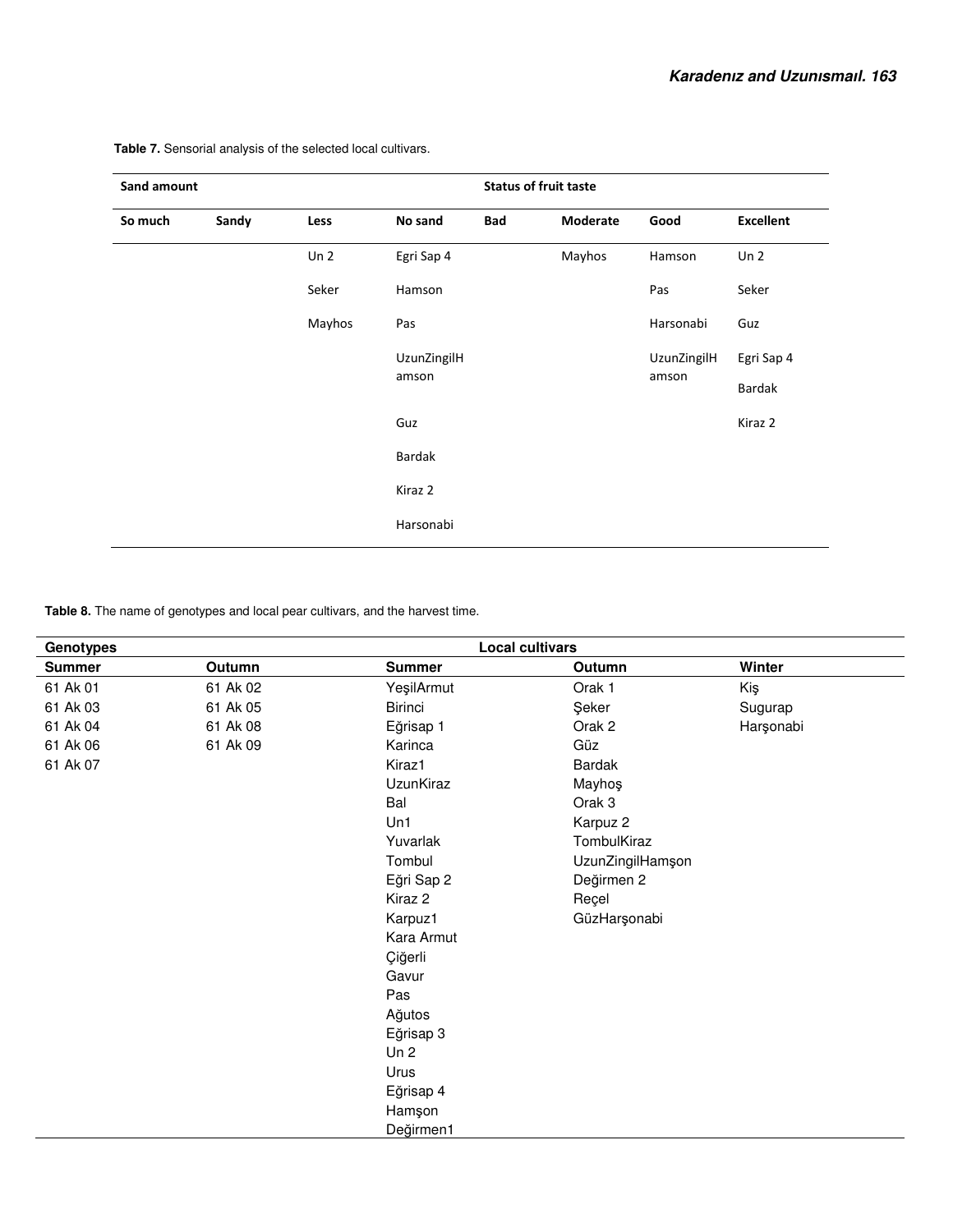

 **Figure 1.** Some local pear cultivars in Trabzon.

The pH of evaluated pear cultivars ranges from 3.73 (U. ZingilHamşon) to 5.49 (Seker); titratable acidity ranges from 0.12(Seker) to 0.44% (Guz). In a similar study conducted in Van, it was reported that the pH, varying according to the cultivars, remained between 3.35 and 5.18 (Bostan and Sen, 1991). Titratable acidity was determined as 0.215-0.857% (Guleryuz, 1972) in the studies carried out in Erzincan on local cultivars, while it was 0.154- 0.462%(Sen et al., 1992) in Van. It can be seen that the pH and titratable acidity values specified in other researches correlates with the present findings.

Eight of the local cultivars selected were determined as without sand, and 6 of them as perfect. It was also determined that the number of day from full blooming to harvest is 216 and the yield in stem cross-sectional area is 0.77 and 238 kg/cm2.

In conclusion, in the Trabzon province and in its towns, fruit growing culture dates back to very old times. There is no doubt that having a great number of local fruit cultivars and types in Trabzon which hosted many civilians for centuries will hold significant potential for selection studies that will be carried out in this area. The presence of 50 local cultivars and types as the result of the study carried out just in two towns supports this thesis. Therefore, as a result of longer and more comprehensive studies that will be carried out in this area, it is highly probable that pear cultivars and types which can compete with standard

cultivars on a worldwide basis can exist in Brazil. In the biology of fertilization, vaccine compromising status via standard tools, adaptation, determination of appropriate harvest times, storage availability, consumption patterns, fire burn tolerance on 13 local cultivars were specified and standard characteristics were tested at the end of the study carried out over two-year period. It is hoped that at least a few of these local cultivars will have positive results from these tests. This study might act as a base and template for similar studies which will be conducted in Akoluk and Özdil towns of Trabzon for the benefit of pear population.

#### **REFERENCES**

- Bayındır Y, Çöçen E, Macit T, Gültekin Özcan ET, Aslan A, Aslantaş R (2018). Malatya yöresi mahalli güzlük armut genotiplerinin seleksiyonu. Akademik Ziraat Dergisi 7(1):9-16
- Bostan SZ, Şen SM (1991). Van ve çevresinde yetiştirilen mahalli armut çeşitlerinin morfolojik ve pomolojik özellikleri üzerine araştirmalar. Y.Y.Ü. FenBilim. Enst. Derg. 1(1):102-115.
- Buyukyilmaz M, Bulagay AN (1983). Marmara Bölgesiiçinümitvararmutçeşitleri-II. Bahçe 12(2):5-14.
- Ertaş A (2016). Siirt ve Çevresinde Yetişen Mahalli Armut Çeşitlerinin (Pyrus communis L.) Fenolojik ve Pomolojik Özellikleri. Siirt Üniversitesi Fen Bilimleri Enstitüsü, Bahçe Bitkileri Ana Bilim Dalı, Yüksek Lisans Tezi, Siirt 98 s.,
- Guleryuz M (1972). Erzincan'dayetiştirilenbaziönemli Elma veArmutÇeşitlerininpomolojileriiledöllenmebiyolojileriüzerindeAraştirmal ar, (Basilmamiş DoktaraTezi), A.Ü. Ziraat Fakültesi, 216 s, Erzurum.